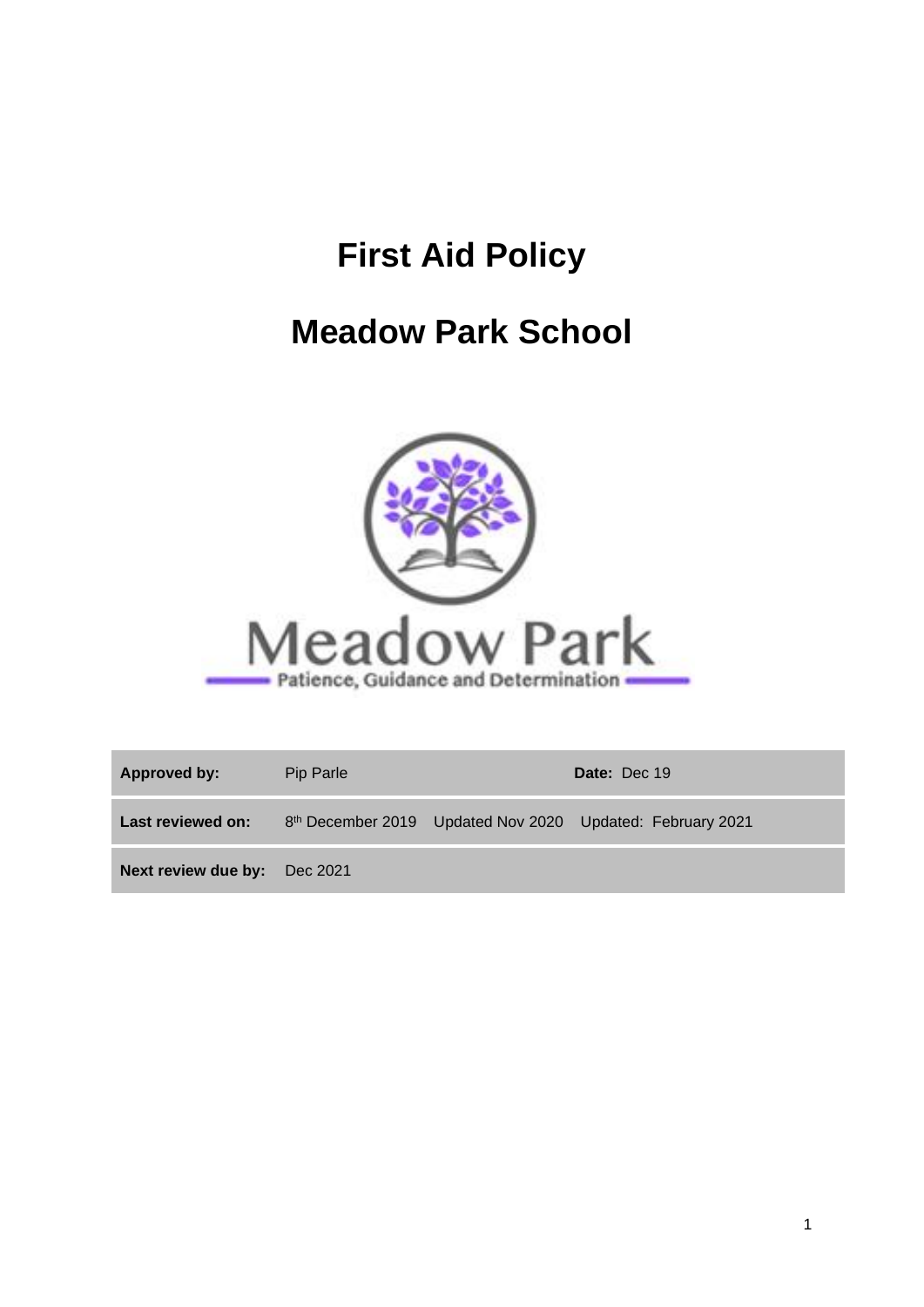# **Contents**

**………………………………………………………………………………………………………………………**

## **1. Aims**

The aims of our first aid policy are to:

- Ensure the health and safety of all staff, pupils and visitors
- Ensure that staff and governors are aware of their responsibilities with regards to health and safety
- Provide a framework for responding to an incident and recording and reporting the outcomes

## **2. Legislation and guidance**

This policy is based on the [Statutory Framework for the Early Years Foundation Stage,](https://www.gov.uk/government/uploads/system/uploads/attachment_data/file/596629/EYFS_STATUTORY_FRAMEWORK_2017.pdf) advice from the Department for Education on [first aid in schools](https://www.gov.uk/government/publications/first-aid-in-schools) and [health and safety in schools,](https://www.gov.uk/government/publications/health-and-safety-advice-for-schools) and the following legislation:

- [The Health and Safety \(First Aid\) Regulations 1981,](http://www.legislation.gov.uk/uksi/1981/917/regulation/3/made) which state that employers must provide adequate and appropriate equipment and facilities to enable first aid to be administered to employees, and qualified first aid personnel
- [The Management of Health and Safety at Work Regulations 1992,](http://www.legislation.gov.uk/uksi/1992/2051/regulation/3/made) which require employers to make an assessment of the risks to the health and safety of their employees
- [The Management of Health and Safety at Work Regulations 1999,](http://www.legislation.gov.uk/uksi/1999/3242/contents/made) which require employers to carry out risk assessments, make arrangements to implement necessary measures, and arrange for appropriate information and training
- [The Reporting of Injuries, Diseases and Dangerous Occurrences Regulations](http://www.legislation.gov.uk/uksi/2013/1471/schedule/1/paragraph/1/made) (RIDDOR) 2013, which state that some accidents must be reported to the Health and Safety Executive (HSE), and set out the timeframe for this and how long records of such accidents must be kept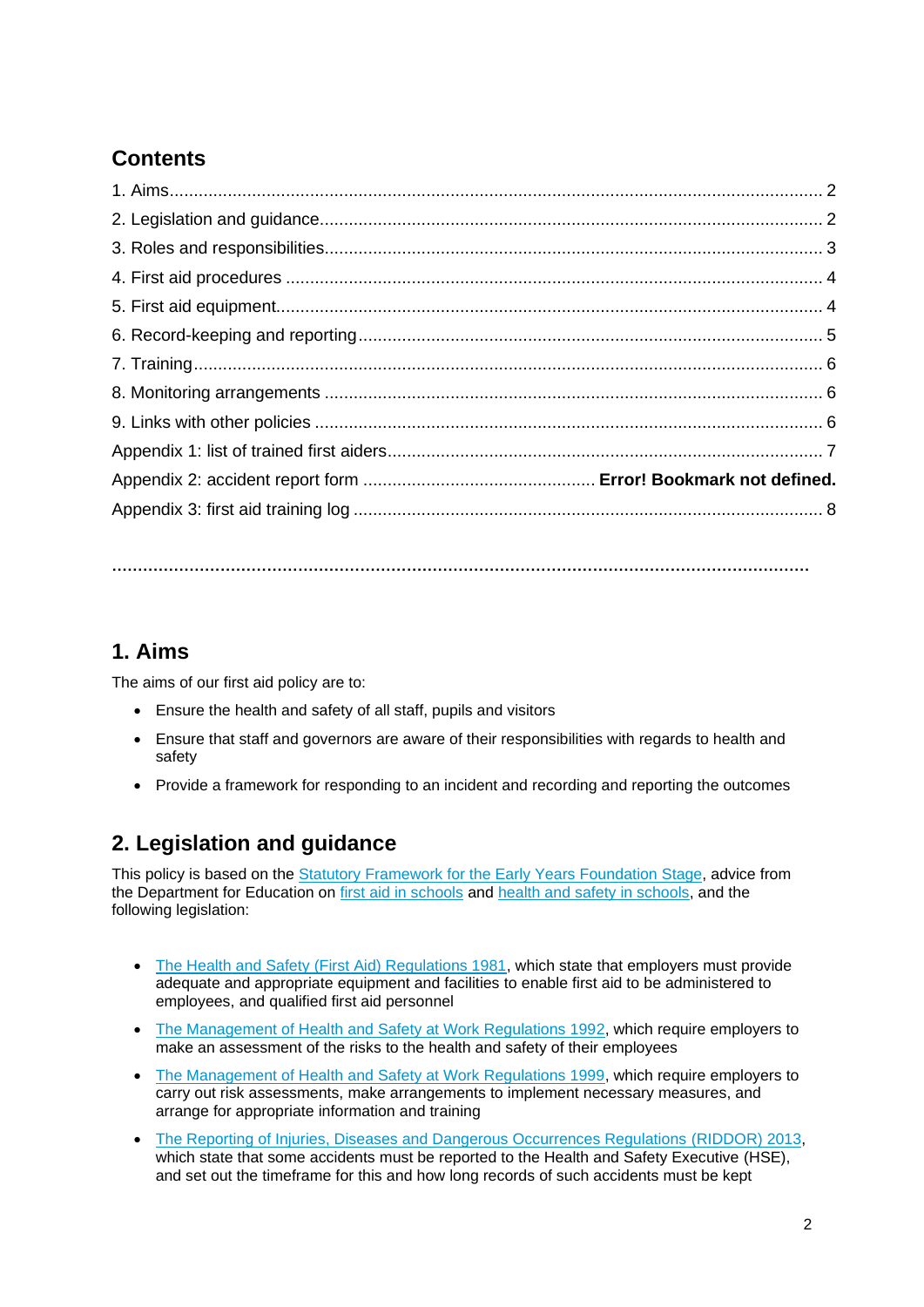• [Social Security \(Claims and Payments\) Regulations 1979,](http://www.legislation.gov.uk/uksi/1979/628) which set out rules on the retention of accident records

### **3. Roles and responsibilities**

#### **3.1 Appointed person(s) and first aiders**

The school's appointed person is Nathan Colman. They are responsible for:

- Taking charge when someone is injured or becomes ill
- Ensuring there is an adequate supply of medical materials in first aid kits, and replenishing the contents of these kits
- Ensuring that an ambulance or other professional medical help is summoned when appropriate

First aiders are trained and qualified to carry out the role (see section 7) and are responsible for:

- Acting as first responders to any incidents; they will assess the situation where there is an injured or ill person, and provide immediate and appropriate treatment
- Sending pupils home to recover, where necessary
- Filling in an accident report on the same day, or as soon as is reasonably practicable, after an incident (see the template in appendix 2)
- Keeping their contact details up to date

Our school's first aiders are listed in appendix 1. Their names will also be displayed prominently around the school.

#### **3.2 The local authority and governing board**

Knowsley Borough Council has ultimate responsibility for health and safety matters in the school, but delegates responsibility for the strategic management of such matters to the school's governing board.

The governing board delegates operational matters and day-to-day tasks to the head teacher and staff members.

#### **3.4 The headteacher**

The headteacher is responsible for the implementation of this policy, including:

- Ensuring that an appropriate number of first aiders are present in the school at all times
- Ensuring that first aiders have an appropriate qualification, keep training up to date and remain competent to perform their role
- Ensuring all staff are aware of first aid procedures
- Ensuring appropriate risk assessments are completed and appropriate measures are put in place
- Undertaking, or ensuring that managers undertake, risk assessments, as appropriate, and that appropriate measures are put in place
- Ensuring that adequate space is available for catering to the medical needs of pupils
- Reporting specified incidents to the HSE when necessary (see section 6)

#### **3.5 Staff**

School staff are responsible for:

- Ensuring they follow first aid procedures
- Ensuring they know who the first aiders in school are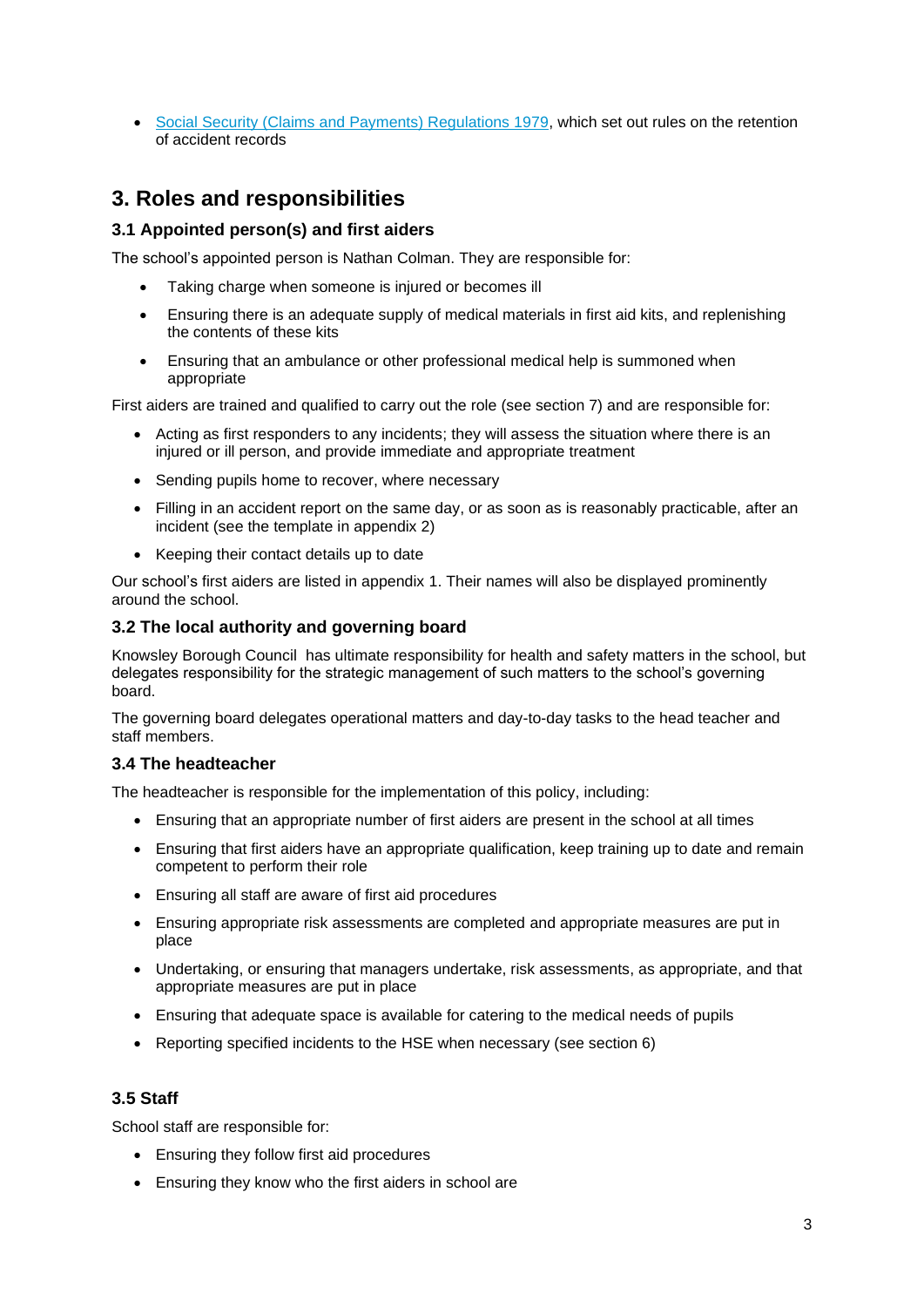- Completing accident reports for all incidents they attend to where a first aider is not called
- Informing the headteacher or their manager of any specific health conditions or first aid needs

### **4. First aid procedures**

#### **4.1 In-school procedures**

In the event of an accident resulting in injury:

- The closest member of staff present will assess the seriousness of the injury and seek the assistance of a qualified first aider, if appropriate, who will provide the required first aid treatment
- The first aider, if called, will assess the injury and decide if further assistance is needed from a colleague or the emergency services. They will remain on scene until help arrives
- The first aider will also decide whether the injured person should be moved or placed in a recovery position
- If the first aider judges that a pupil is too unwell to remain in school, parents will be contacted and asked to collect their child. Upon their arrival, the first aider will recommend next steps to the parents
- If emergency services are called, the Senior Leader will contact parents immediately
- The first aider will complete an accident report form on the same day or as soon as is reasonably practical after an incident resulting in an injury

#### **4.2 Off-site procedures**

When taking pupils off the school premises, staff will ensure they always have the following:

- A school mobile phone
- A portable first aid kit
- Information about the specific medical needs of pupils
- Parents' contact details

Risk assessments will be completed by the teacher prior to any educational visit that necessitates taking pupils off school premises.

There will always be at least one first aider with a current paediatric first aid certificate on school trips and visits, as required by the statutory framework for the Early Years Foundation Stage.

There will always be at least one first aider on school trips and visits.

### **5. First aid equipment**

A typical first aid kit in our school will include the following:

- Regular and large bandages
- Eye pad bandages
- Triangular bandages
- Adhesive tape
- Disposable gloves
- Antiseptic wipes
- Plasters of assorted sizes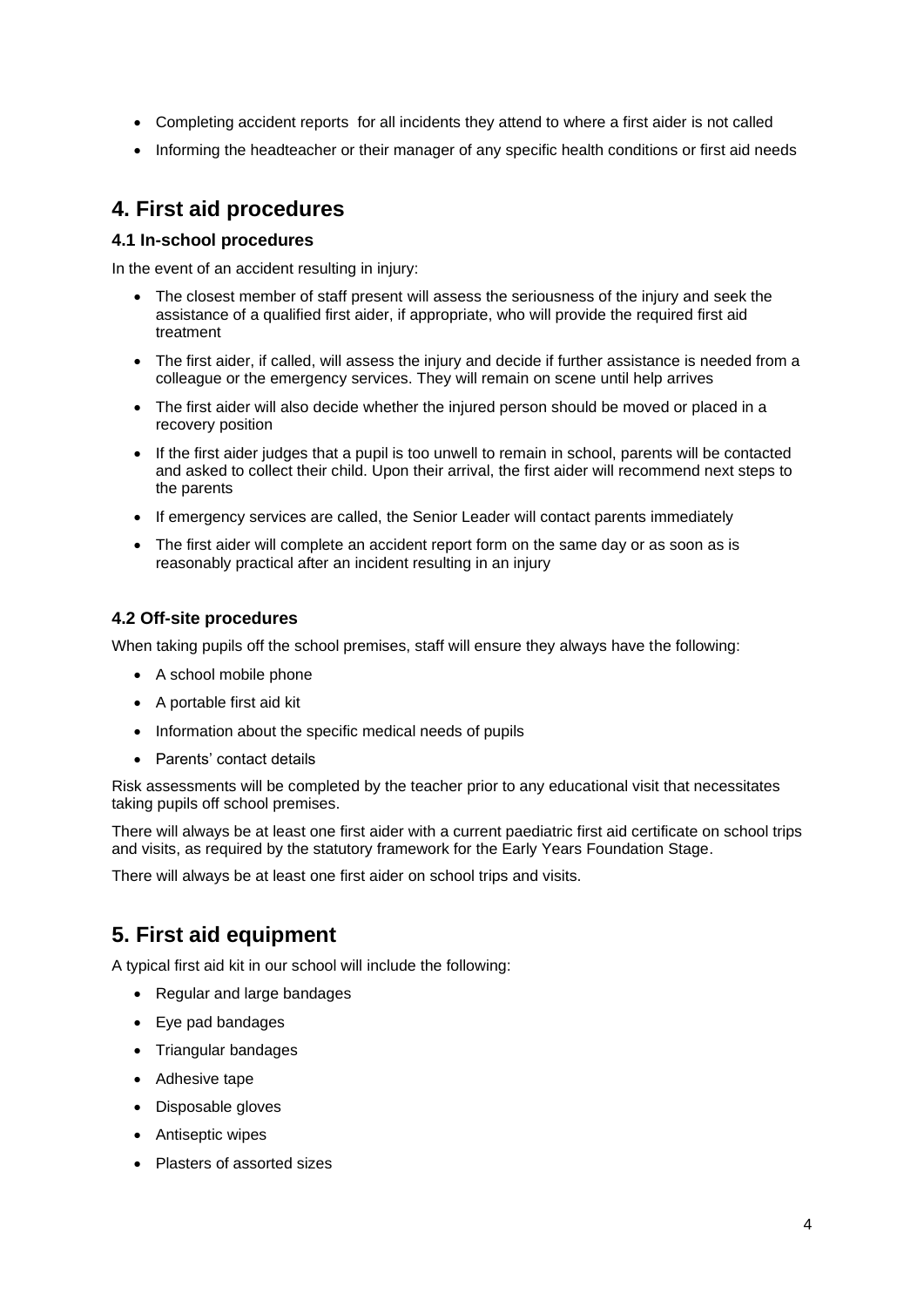• Scissors

No medication is kept in first aid kits.

First aid kits are stored in:

- The medical room
- Reception (at the desk)
- Art Room
- Acorns
- MPA
- Science Room
- The school kitchen
- School Vehicles

### **6. Record-keeping and reporting**

#### **6.1 First aid and accident record book**

- An accident form will be completed by the first aider on the same day or as soon as possible after an incident resulting in an injury
- As much detail as possible should be supplied when reporting an accident, including all of the information included in the accident form at appendix 2
- A copy of the accident report form will also be added to the pupil's educational record by the first aider who treated the student
- Records held in the first aid and accident book will be retained by the school for a minimum of 3 years, in accordance with regulation 25 of the Social Security (Claims and Payments) Regulations 1979, and then securely disposed of.

#### **6.2 Reporting to the HSE**

The Business Manager will keep a record of any accident which results in a reportable injury, disease, or dangerous occurrence as defined in the RIDDOR 2013 legislation (regulations 4, 5, 6 and 7).

The Business Manager will report these to the Health and Safety Executive as soon as is reasonably practicable and in any event within 10 days of the incident.

Reportable injuries, diseases or dangerous occurrences include:

- Death
- Specified injuries, which are:
	- o Fractures, other than to fingers, thumbs and toes
	- o Amputations
	- o Any injury likely to lead to permanent loss of sight or reduction in sight
	- o Any crush injury to the head or torso causing damage to the brain or internal organs
	- o Serious burns (including scalding)
	- o Any scalping requiring hospital treatment
	- o Any loss of consciousness caused by head injury or asphyxia
	- $\circ$  Any other injury arising from working in an enclosed space which leads to hypothermia or heat-induced illness, or requires resuscitation or admittance to hospital for more than 24 hours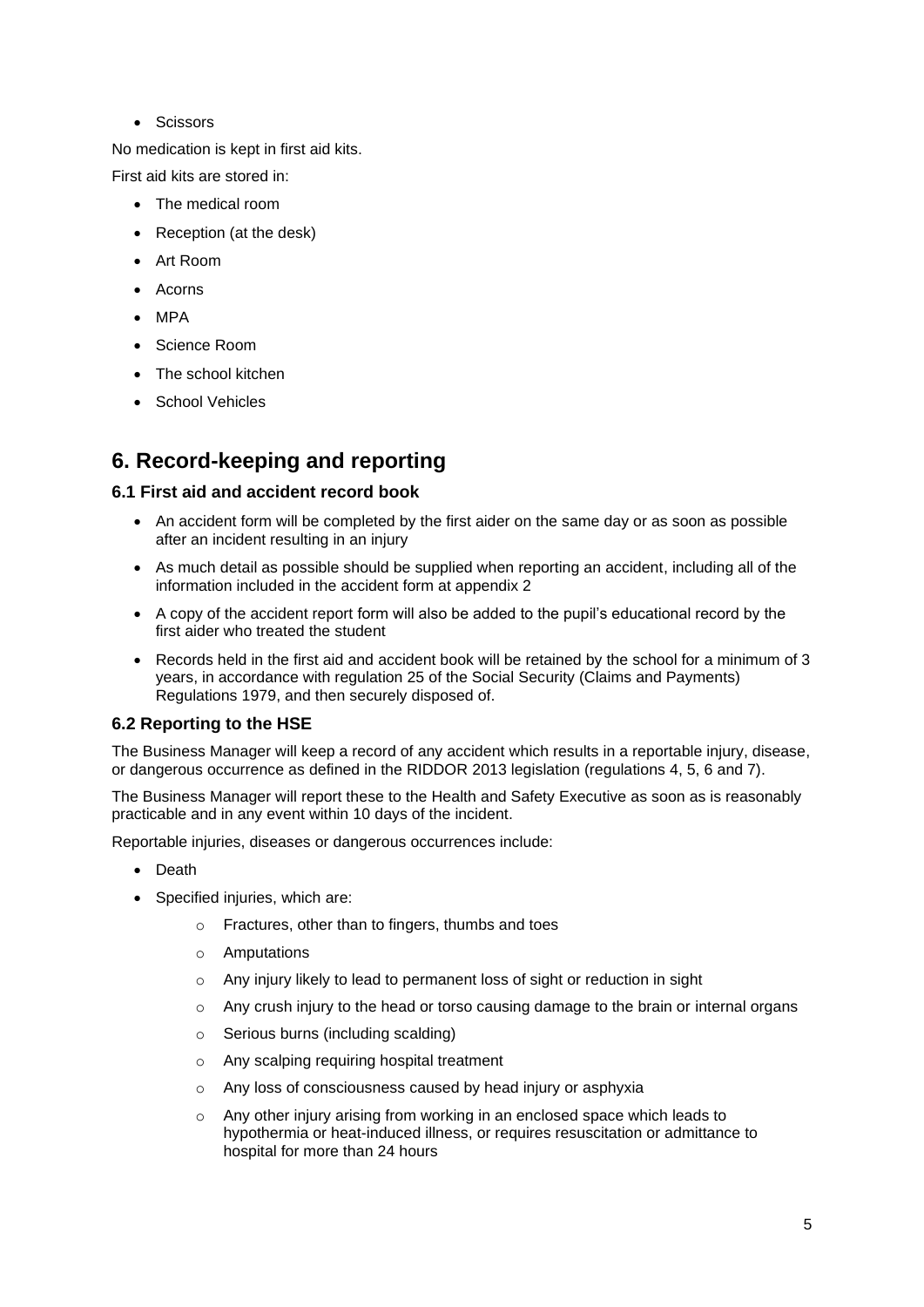- Injuries where an employee is away from work or unable to perform their normal work duties for more than 7 consecutive days (not including the day of the incident)
- Where an accident leads to someone being taken to hospital
- Near-miss events that do not result in an injury, but could have done. Examples of near-miss events relevant to schools include, but are not limited to:
	- The collapse or failure of load-bearing parts of lifts and lifting equipment
	- $\circ$  The accidental release of a biological agent likely to cause severe human illness
	- o The accidental release or escape of any substance that may cause a serious injury or damage to health
	- o An electrical short circuit or overload causing a fire or explosion

Information on how to make a RIDDOR report is available here:

[How to make a RIDDOR report, HSE](http://www.hse.gov.uk/riddor/report.htm) http://www.hse.gov.uk/riddor/report.htm

#### **6.3 Notifying parents**

The Business Manager will inform parents of any accident or injury sustained by a pupil, and any first aid treatment given, on the same day, or as soon as reasonably practicable.

#### **6.4 Reporting to Ofsted and child protection agencies**

The Head Teacher will notify Ofsted of any serious accident, illness or injury to, or death of, a pupil while in the school's care. This will happen as soon as is reasonably practicable, and no later than 14 days after the incident.

The Head Teacher will also notify Children Social Care and LADO (If necessary) of any serious accident or injury to, or the death of, a pupil while in the school's care.

### **7. Training**

All school staff are able to undertake first aid training if they would like to.

All first aiders must have completed a training course, and must hold a valid certificate of competence to show this. The school will keep a register of all trained first aiders, what training they have received and when this is valid until (see appendix 3).

Staff are encouraged to renew their first aid training when it is no longer valid.

At all times, at least 1 staff member will have a current paediatric first aid (PFA) certificate which meets the requirements set out in the Early Years Foundation Stage statutory framework and is updated at least every 3 years.

#### **8. Monitoring arrangements**

This policy will be reviewed by the DSL every year.

At every review, the policy will be approved by the Governing Body.

Links with other policies

This first aid policy is linked to the

- Health and safety policy
- Risk assessment policy
- Policy on supporting pupils with medical conditions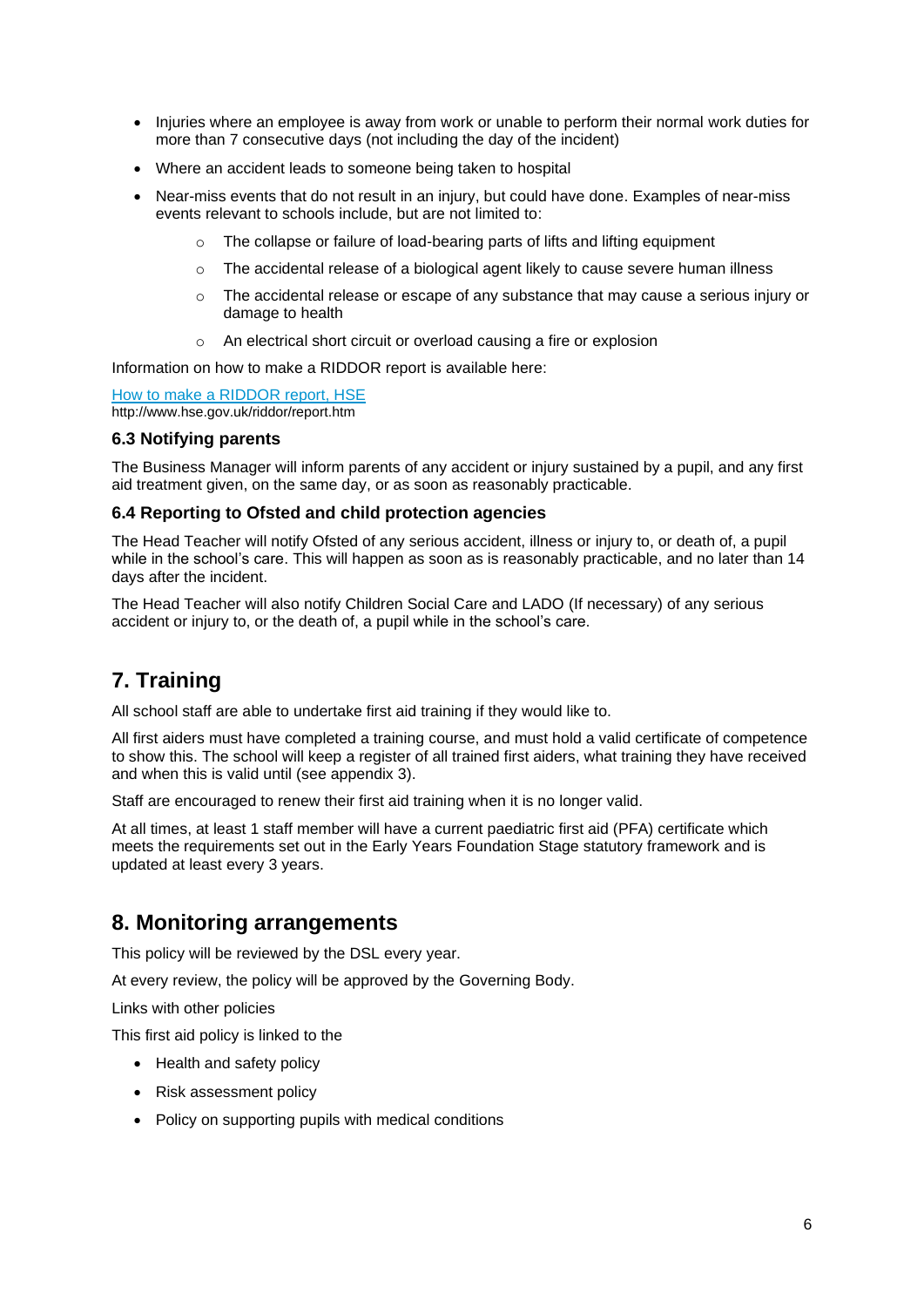# **Appendix 1: list of first aid trained staff**

| Staff member's name                             | <b>Role</b>                           | <b>Contact details</b> |  |
|-------------------------------------------------|---------------------------------------|------------------------|--|
| Mary Gallagher                                  | Lead Learning Facilitator             | 0151 477 8100          |  |
| Paul Jones                                      | Teacher                               | 0151 477 8100          |  |
| <b>Bobbi Carter</b>                             | Learning Facilitator                  | 0151 477 8100          |  |
| <b>Barbara Gaunt</b>                            | <b>Therapy Staff</b>                  | 0151 477 8100          |  |
| John Roberts                                    | Instructor                            | 0151 477 8100          |  |
| Pip Parle<br>(Administering Medication only)    | Senior Leader                         | 0151 477 8100          |  |
| Laura Wilton<br>(Administering Medication only) | Lead Learning Facilitator (KS1<br>82) | 0151 477 8100          |  |